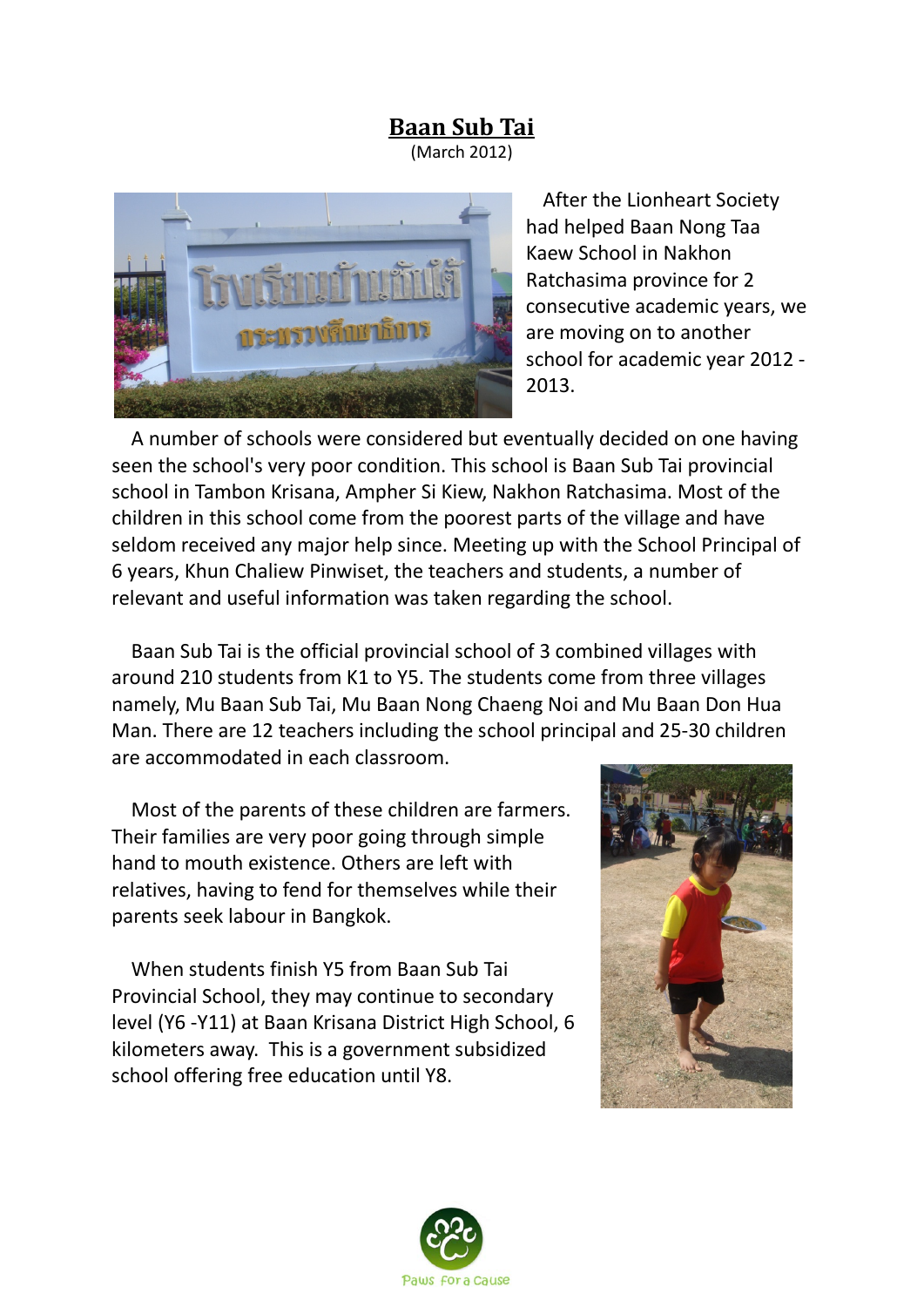Government support program:

1) 1900 Baht (63\$)/per student/per year (management of funds - school responsibility)

2) 360 Baht (12\$)/per student/per year for school uniform (1 set) and PE uniform (1 set)

3) 13 Baht (.43\$)/per student/per day for meals (if the number of students is less than 120, government covers all but if number is more than 120, government only covers 80% (sadly, never enough).



Because of this problem, the students have always had shortage of meals. This in turn, gave the idea of creating a "lunch" program that would be of great help to these children. This plan involves teaching the students about selfsufficiency by growing their own fruits and vegetable according to

climate and weather. This will not only provide their basic lunch meals but they may even take these crops home to their families. Simple animal breeding (chicken, fish and frogs) will be introduced as well.

 Unfortunately, at present, there is still an existing problem regarding the shortage of human resources especially in the education field. Most teachers who are assigned to teach in these provinces are newly graduates having to go

through training normally conducted by the school principal. They are given 2 years of teaching experience and then moves back to their own home province to continue their profession. This quick turn over is repeated continuously resulting in less continuity in both teaching and learning.



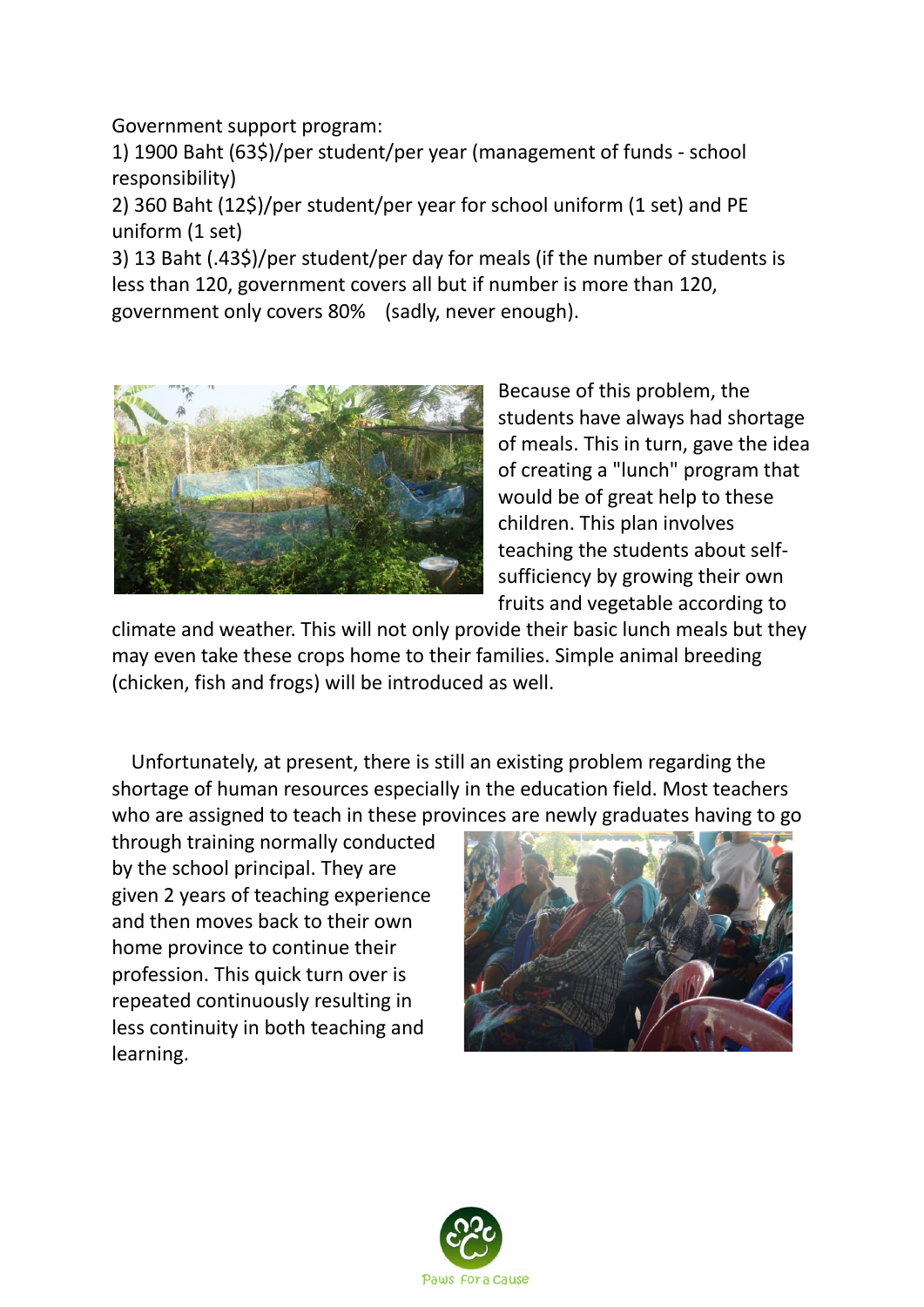Since most of the people in these villages have none or very limited education, there is barely anyone who maybe qualified to teach. The Mu Baan Sub Tai has a population of 1300 and has so far produced only 3 college graduates in the last 5 years. The students and their families are so poor that more than 40% of these children never reach Y8, way below government expectations. This problem is very common in these parts of Thailand where there is actually a law that penalizes parents (1000 Baht) for failure to send children to school till Y8. Sadly, this law has always been ignored and never taken seriously by both parents and government officials.

 Moreover, since a large majority of these children are just left tended by their aging grandparents instead of their own parents (parents work in Bangkok), insufficient parental guidance and supervision has brought about very little interest in education. By Y6-Y7, most children have left the school whether secretly or not. They join gangs, get into early pregnancy or engage in illegal activities. And when this happens, most of them end up in jails or rehabilitation centers further preventing them from continuing their education. These delinquent teenagers become sources of crimes and create a very weak and unstable society  $-$  a very serious problem that definitely needs government attention.

 Another important issue concerning this school that we have taken into account is accessibility. Getting to school by foot is normal among those who luckily reside around the area but for others who live farther, a "song taew"(village transport) or bike ride is necessary. Using the bicycle definitely is more popular since public transport is not free. But not everyone has a bicycle of his own so to help out these students, the school has then introduced a "Rent/Lend a Bike" scheme.



 Additionally, Baan Sub Tai School has a small daycare service/program with 30 children ranging from 3 - 4 years old with 2 adult caretakers. This daycare is operated directly by the "Ongkarn Borihan Suan Tambon" and is overseen by the "Ampher". The children who are registered in this daycare have the chance to continue their studies (from K1 onwards) in this school as well.

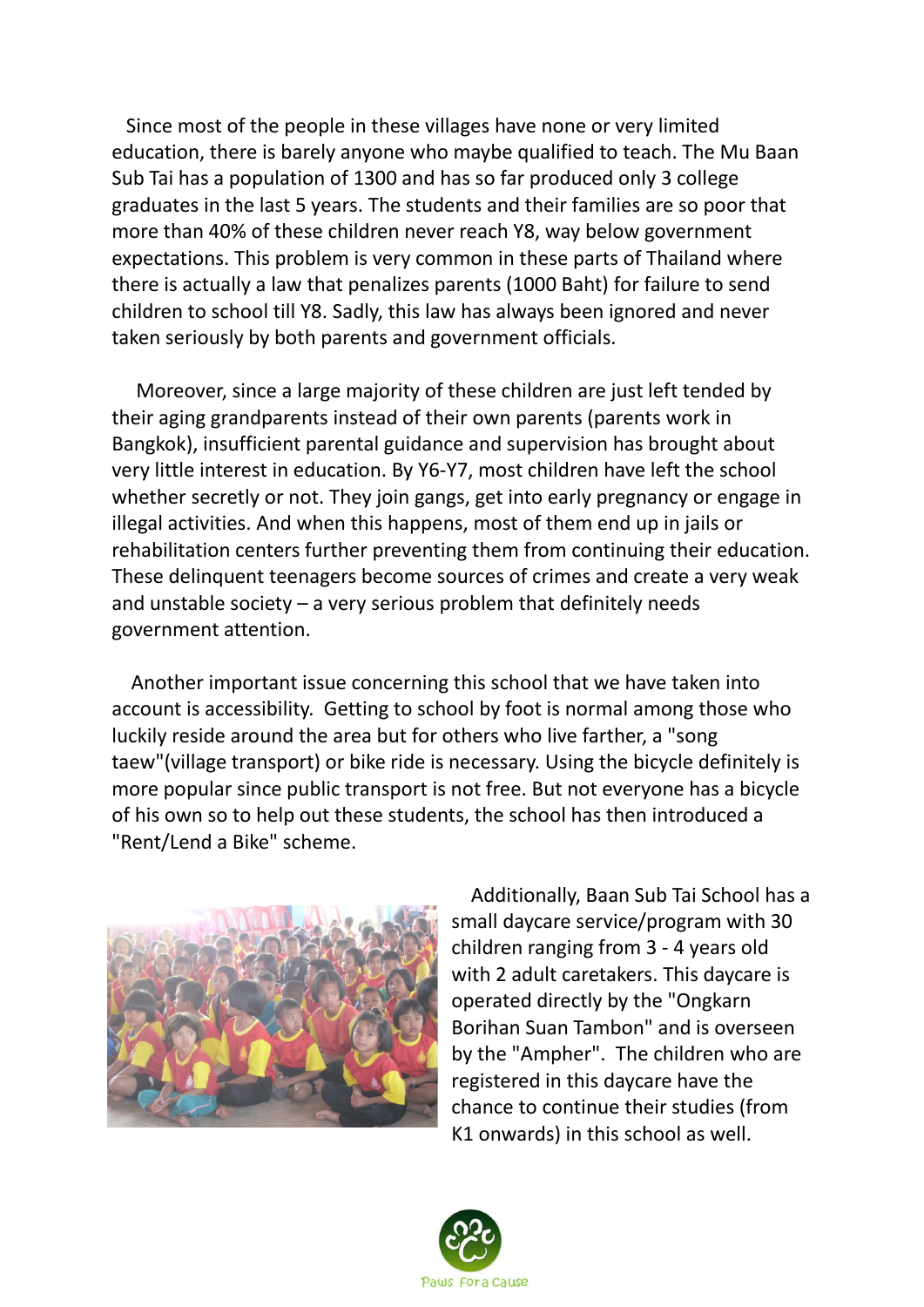During our conversation with the staff and students, we found out that the budget for availing of teaching and learning materials, academics and sports equipment, building maintenance and other necessary expenditures are never enough. Having to constantly face this problem, village schools have turned to charity programs such as Temple fairs to raise funds. The money collected from these activities help finance library, canteen, fence and toilet construction. Baan Sub Tai School was built in 1976 and has never gone through any renovation (by the government) yet since.

 For K1 to Y2, classes are taught by one teacher who covers all the subjects. In Y3 to Y5, students learn from different teachers accordingly. Unfortunately, many students are not very enthusiastic in learning. In an effort to promote interest in learning especially in reading, the school introduced a program called "Love Reading", hoping to encourage students to be more serious about their education.

 Most children enjoy engaging in sports such as football, "ta kroh", betong, volleyball and badminton although the school prefers the students to concentrate on academics. In many occasions, the school has also been represented by their more abled students in Prep level in various academic competitions among provincial schools.

 Last year, the government has provided computers to their school but was unexpectedly stolen right after installation. Since this was the school's responsibility, they had to put up a "Ngan Wat" (Temple Fair) in order to raise funds to purchase new ones. At present, 3 students share 1 computer.

 From all this information, the LHS has decided that Baan Sub Tai School is the next appropriate school for our project. As planned, we will work with this school for 2 academic years and hope to achieve favorable results. Although we are aware that the problems of this school may exceed our own limitations since some issues are of national level, we will do our best. The educational system of provincial and village schools (especially in remote areas) are more technical but we intend to work things out. Our determination to act as inspiration to these children to take education seriously to have a better and brighter future remains firm. Good education will no doubt elevate them from poverty and free them from deprivation.